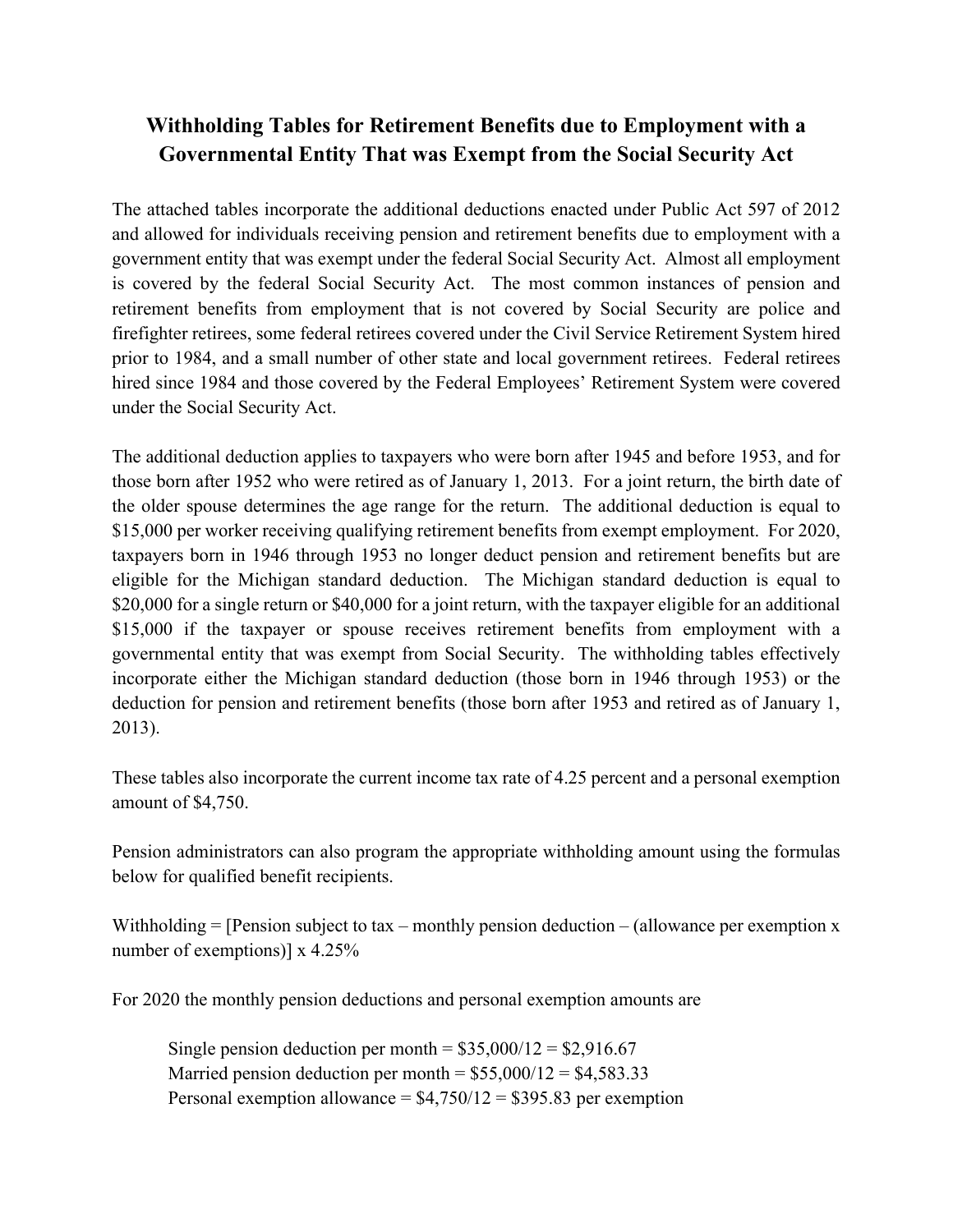### Michigan Income Tax Withholding Tables

## Monthly Pension and Retirement Payments for Recipients **Born During the Period 1946 Through 1952**  & Pension from Governmental Agency Where Employment was Not Covered Under Social Security - Single Effective Beginning January 1, 2020

| If payment is       |                    | and the number of withholding exemptions claimed is |                    |                                      |                                   |                  |            |            |  |  |
|---------------------|--------------------|-----------------------------------------------------|--------------------|--------------------------------------|-----------------------------------|------------------|------------|------------|--|--|
|                     |                    |                                                     |                    |                                      |                                   |                  |            |            |  |  |
|                     | but                |                                                     |                    |                                      |                                   |                  |            |            |  |  |
| $\operatorname{at}$ | less               | $\boldsymbol{0}$                                    | $\,1\,$            | $\sqrt{2}$                           | 3                                 | 4                | $\sqrt{5}$ | $\sqrt{6}$ |  |  |
| least               | than               |                                                     |                    | the amount of income tax withheld is |                                   |                  |            |            |  |  |
|                     | \$2,900            | \$0.00                                              |                    |                                      |                                   |                  |            |            |  |  |
| \$2,900             | \$2,950            | \$0.34                                              |                    |                                      |                                   |                  |            |            |  |  |
| \$2,950             | \$3,000            | \$2.47                                              |                    |                                      |                                   |                  |            |            |  |  |
| \$3,000             | \$3,050            | \$4.59                                              |                    |                                      |                                   |                  |            |            |  |  |
| \$3,050             | \$3,100            | \$6.72                                              |                    |                                      |                                   |                  |            |            |  |  |
| \$3,100             | \$3,150            | \$8.84                                              |                    |                                      |                                   |                  |            |            |  |  |
| \$3,150             | \$3,200            | \$10.97                                             |                    |                                      |                                   |                  |            |            |  |  |
| \$3,200             | \$3,250            | \$13.09                                             |                    |                                      |                                   |                  |            |            |  |  |
| \$3,250             | \$3,300            | \$15.22                                             | \$0.00             |                                      |                                   |                  |            |            |  |  |
| \$3,300             | \$3,350            | \$17.34                                             | \$0.51             |                                      |                                   |                  |            |            |  |  |
| \$3,350             | \$3,400            | \$19.47                                             | \$2.64             |                                      |                                   |                  |            |            |  |  |
| \$3,400             | \$3,450            | \$21.59                                             | \$4.76             |                                      |                                   |                  |            |            |  |  |
| \$3,450             | \$3,500            | \$23.72                                             | \$6.89             |                                      |                                   |                  |            |            |  |  |
| \$3,500             | \$3,550            | \$25.84                                             | \$9.01             |                                      |                                   |                  |            |            |  |  |
| \$3,550             | \$3,600            | \$27.97                                             | \$11.14            |                                      |                                   |                  |            |            |  |  |
| \$3,600             | \$3,650            | \$30.09                                             | \$13.26            |                                      |                                   |                  |            |            |  |  |
| \$3,650             | \$3,700            | \$32.22                                             | \$15.39            | \$0.00                               |                                   |                  |            |            |  |  |
| \$3,700             | \$3,750            | \$34.34                                             | \$17.51            | \$0.72                               |                                   |                  |            |            |  |  |
| \$3,750             | \$3,800            | \$36.47                                             | \$19.64            | \$2.85                               |                                   |                  |            |            |  |  |
| \$3,800             | \$3,850            | \$38.59                                             | \$21.76            | \$4.97                               |                                   |                  |            |            |  |  |
| \$3,850             | \$3,900            | \$40.72                                             | \$23.89            | \$7.10                               |                                   |                  |            |            |  |  |
| \$3,900             | \$3,950            | \$42.84                                             | \$26.01            | \$9.22                               |                                   |                  |            |            |  |  |
| \$3,950             | \$4,000            | \$44.97                                             | \$28.14            | \$11.35                              |                                   |                  |            |            |  |  |
| \$4,000             | \$4,050            | \$47.09                                             | \$30.26            | \$13.47                              |                                   |                  |            |            |  |  |
| \$4,050             | \$4,100            | \$49.22                                             | \$32.39            | \$15.60                              | \$0.00                            |                  |            |            |  |  |
| \$4,100             | \$4,150            | \$51.34                                             | \$34.51            | \$17.72                              | \$0.89                            |                  |            |            |  |  |
| \$4,150             | \$4,200            | \$53.47                                             | \$36.64            | \$19.85                              | \$3.02                            |                  |            |            |  |  |
| \$4,200             | \$4,250            | \$55.59                                             | \$38.76            | \$21.97                              | \$5.14                            |                  |            |            |  |  |
| \$4,250             | \$4,300            | \$57.72                                             | \$40.89            | \$24.10                              | \$7.27                            |                  |            |            |  |  |
| \$4,300             | \$4,350            | \$59.84                                             | \$43.01            | \$26.22                              | \$9.39                            |                  |            |            |  |  |
| \$4,350             | \$4,400            | \$61.97                                             | \$45.14            | \$28.35                              | \$11.52                           |                  |            |            |  |  |
| \$4,400             | \$4,450            | \$64.09                                             | \$47.26            | \$30.47                              | \$13.64                           |                  |            |            |  |  |
| \$4,450             | \$4,500            | \$66.22                                             | \$49.39            | \$32.60                              | \$15.77                           | \$0.00           |            |            |  |  |
| \$4,500             | \$4,550            | \$68.34                                             | \$51.51            | \$34.72                              | \$17.89                           | \$1.06           |            |            |  |  |
| \$4,550<br>\$4,600  | \$4,600<br>\$4,650 | \$70.47<br>\$72.59                                  | \$53.64<br>\$55.76 | \$36.85<br>\$38.97                   | \$20.02<br>\$22.14                | \$3.19<br>\$5.31 |            |            |  |  |
| \$4,650             | \$4,700            | \$74.72                                             | \$57.89            | \$41.10                              | \$24.27                           | \$7.44           |            |            |  |  |
| \$4,700             | \$4,750            | \$76.84                                             | \$60.01            | \$43.22                              | \$26.39                           | \$9.56           |            |            |  |  |
| \$4,750             | \$4,800            | \$78.97                                             | \$62.14            | \$45.35                              | \$28.52                           | \$11.69          |            |            |  |  |
| \$4,800             | \$4,850            | \$81.09                                             | \$64.26            | \$47.47                              | \$30.64                           | \$13.81          |            |            |  |  |
| \$4,850             | \$4,900            | \$83.22                                             | \$66.39            | \$49.60                              | \$32.77                           | \$15.94          | \$0.00     |            |  |  |
| \$4,900             | \$4,950            | \$85.34                                             | \$68.51            | \$51.72                              | \$34.89                           | \$18.06          | \$1.23     |            |  |  |
| \$4,950             | \$5,000            | \$87.47                                             | \$70.64            | \$53.85                              | \$37.02                           | \$20.19          | \$3.36     |            |  |  |
| \$5,000             | \$5,050            | \$89.59                                             | \$72.76            | \$55.97                              | \$39.14                           | \$22.31          | \$5.48     |            |  |  |
| \$5,050             | \$5,100            | \$91.72                                             | \$74.89            | \$58.10                              | \$41.27                           | \$24.44          | \$7.61     |            |  |  |
| \$5,100             | \$5,150            | \$93.84                                             | \$77.01            | \$60.22                              | \$43.39                           | \$26.56          | \$9.73     |            |  |  |
| \$5,150             | \$5,200            | \$95.97                                             | \$79.14            | \$62.35                              | \$45.52                           | \$28.69          | \$11.86    |            |  |  |
| \$5,200             | \$5,250            | \$98.09                                             | \$81.26            | \$64.47                              | \$47.64                           | \$30.81          | \$13.98    |            |  |  |
| \$5,250             | \$5,300            | \$100.22                                            | \$83.39            | \$66.60                              | \$49.77                           | \$32.94          | \$16.11    | \$0.00     |  |  |
| \$5,300             | \$5,350            | \$102.34                                            | \$85.51            | \$68.72                              | \$51.89                           | \$35.06          | \$18.23    | \$1.40     |  |  |
| \$5,350             | \$5,400            | \$104.47                                            | \$87.64            | \$70.85                              | \$54.02                           | \$37.19          | \$20.36    | \$3.53     |  |  |
|                     |                    |                                                     |                    |                                      |                                   |                  |            |            |  |  |
|                     |                    |                                                     |                    |                                      | 4.25% of excess over \$5,400 plus |                  |            |            |  |  |
|                     | \$5,400 and over   | \$105.53                                            | \$88.70            | \$71.91                              | \$55.08                           | \$38.25          | \$21.42    | \$4.59     |  |  |
|                     |                    |                                                     |                    |                                      |                                   |                  |            |            |  |  |